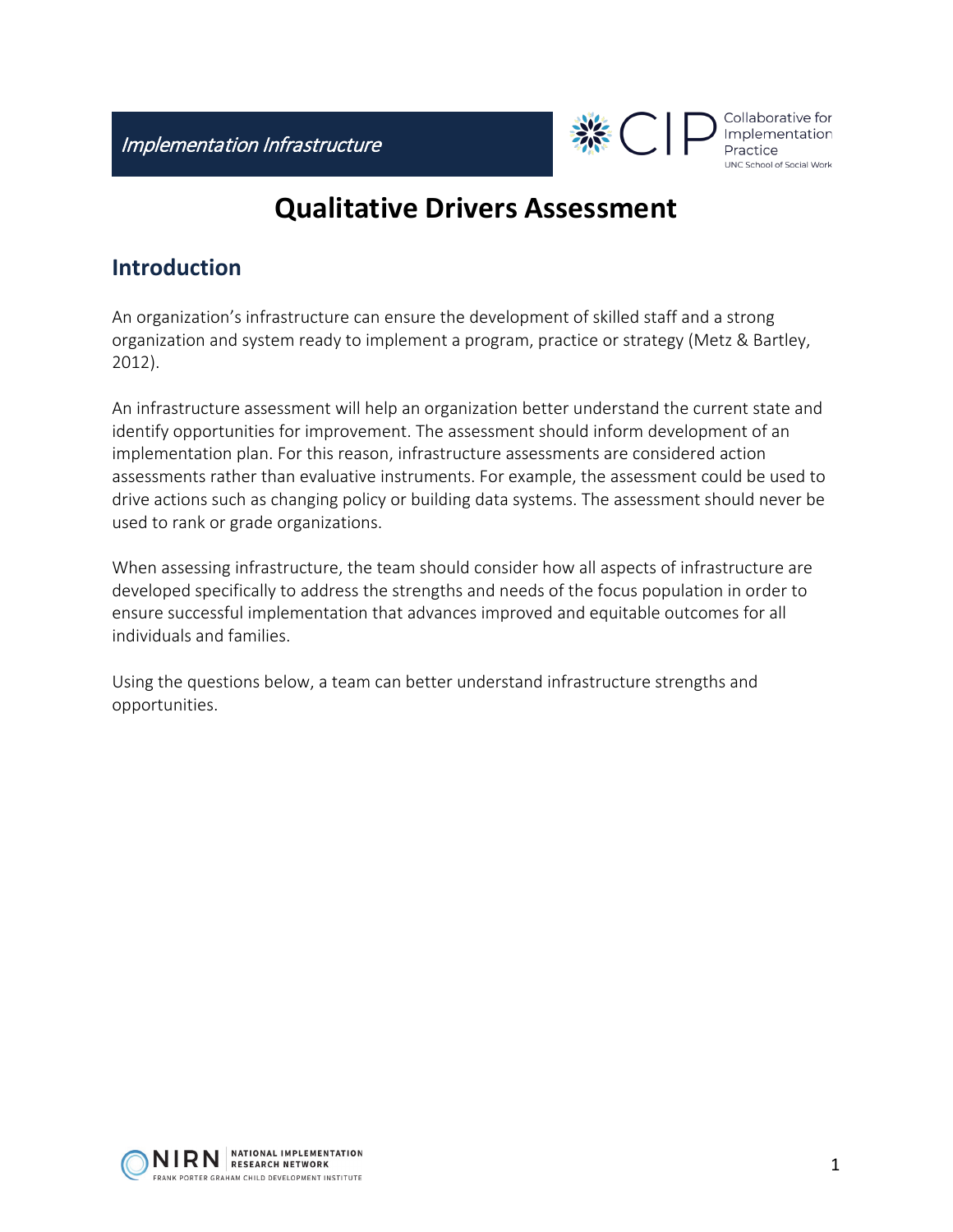## **Qualitative Drivers Assessment**

Administration Summary

| Date                                            |  |
|-------------------------------------------------|--|
| Location                                        |  |
| Facilitator                                     |  |
| Participants                                    |  |
| Program/Practice Name                           |  |
| Brief Description of the<br>Program or Practice |  |
| <b>Administration Notes</b>                     |  |

| <b>Discussion Questions</b>                                                                                                     | <b>Prompts</b> (use only if necessary)                                                                                                                                                                                                                                                                                                                                                                                                                                                                |
|---------------------------------------------------------------------------------------------------------------------------------|-------------------------------------------------------------------------------------------------------------------------------------------------------------------------------------------------------------------------------------------------------------------------------------------------------------------------------------------------------------------------------------------------------------------------------------------------------------------------------------------------------|
| What staff roles are needed for<br>this program/practice/strategy?<br>Notes:                                                    | What skills and competencies are necessary?<br>$\bullet$<br>What key characteristics of staff are most important?<br>٠<br>What skills and competencies are most challenging to train or<br>$\bullet$<br>coach?<br>How do you select the right people for these roles? What does<br>$\bullet$<br>the search process look like? The interview process?<br>Considering these roles, what challenges have you experienced<br>$\bullet$<br>around recruiting, selecting, and/or retaining the right staff? |
| What support do staff need so<br>that they can develop<br>competency and be successful in<br>their roles?<br>Notes <sup>.</sup> | What training is needed? What training is currently available?<br>$\bullet$<br>What coaching is needed? What coaching is currently<br>$\bullet$<br>available?<br>What works well to build staff competency? Does this<br>$\bullet$<br>approach support staff of different races, ethnicities, ages,<br>genders, faiths, etc.?<br>What challenges have you experienced training and coaching<br>$\bullet$<br>staff to be successful?                                                                   |

*Notes:*